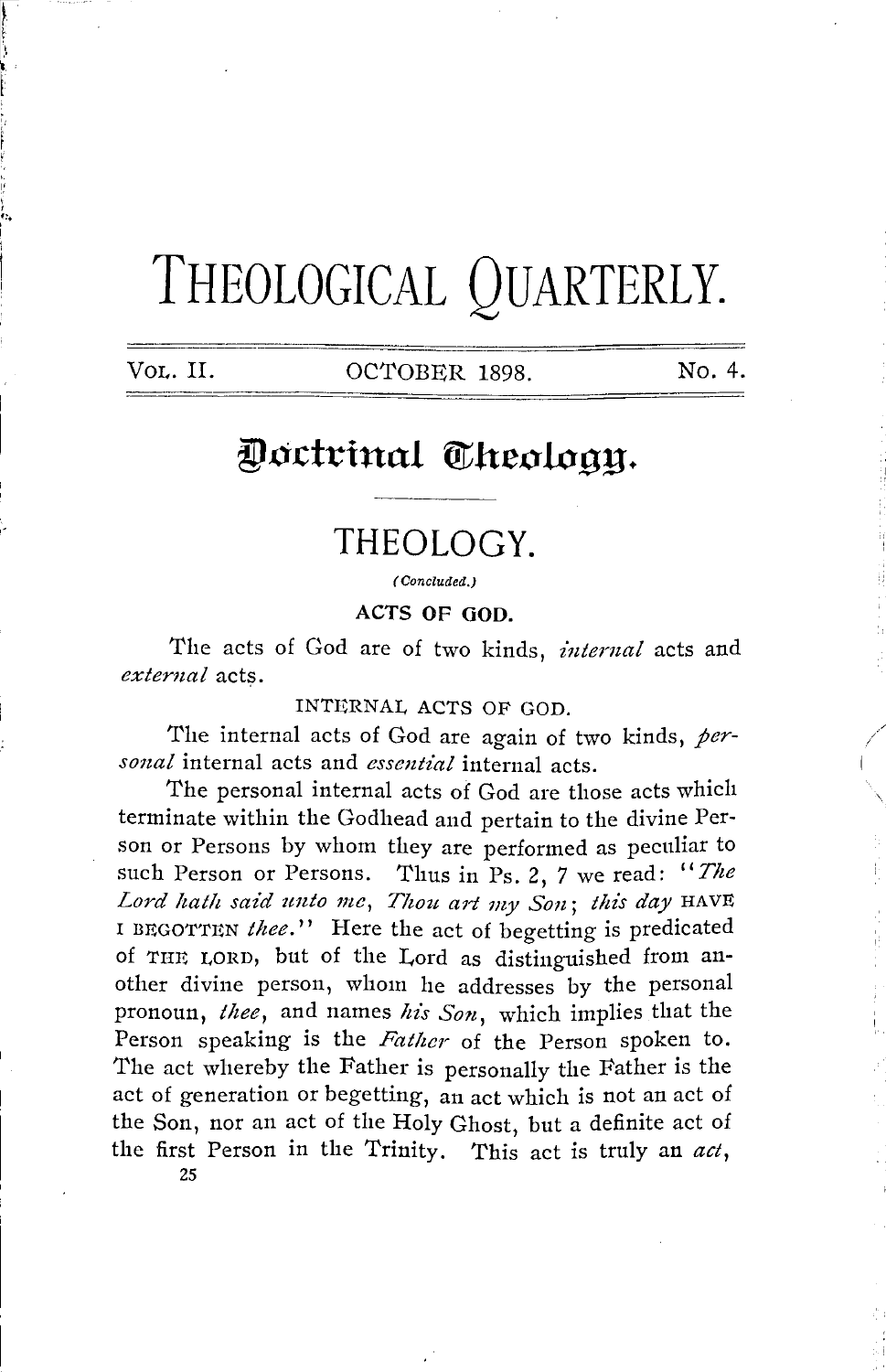# Gxegetical Theology.

### THE PROOF TEXTS OF THE CATECHISM WITH A

#### ·PRACTICAL COMMENTARY.

#### ( Continued.)

Gen. 17, 1: *I am the Almighty God; walk before me and be thou peifect.* 

'fhis is a very remarkable text. Twenty-four years after God had led Abram from Haran to the land of Canaan and given him the promise that in him all the families of the earth should be blessed,<sup>1</sup>) these words were spoken. Abram was then a worshiper of the true  $God<sub>1</sub><sup>2</sup>$  who had declared himself his shield and exceeding great reward.<sup>3)</sup> Abram then stood justified by faith.<sup>4</sup>) And this man it was to whom the words of our text were spoken. They consist of a statement and an injunction. 'l'he statement is, *I am*  the Almighty God. The Hebrew אֵל שָׁדָּי designates God as the *Almighty Mighty One*, the *God of transcendent power*. The injunction is, Walk before me, and be thou perfect. What God demands of Abram is nothing less than perfect holiness; and to render such holiness, he is to walk before God, to take every step, perform every act, both external and internal, in thought, word, or deed, as before, under the very eyes of, God; and all that constantly remembering that He, under whose watchful eyes he walks, is the Almighty God, before whom even the holy man must stand in awe and with bated breath, under whose mighty scepter the righteous may abide in peace and perfect security, but who is to the unrighteous a consuming fire.

| 1) Gen. 12, $1-3$ . |  | 2) Gen. 12, 7, 8; 13, 4. 18.         |  |  |  |  |  |
|---------------------|--|--------------------------------------|--|--|--|--|--|
| 3) Gen. 15, 1.      |  | 4) Gen. 15, 6. Rom. 4, 3. Gal. 3, 6. |  |  |  |  |  |

!..:; \_\_\_ ,.

医前肢 表作 地名加拿大西班牙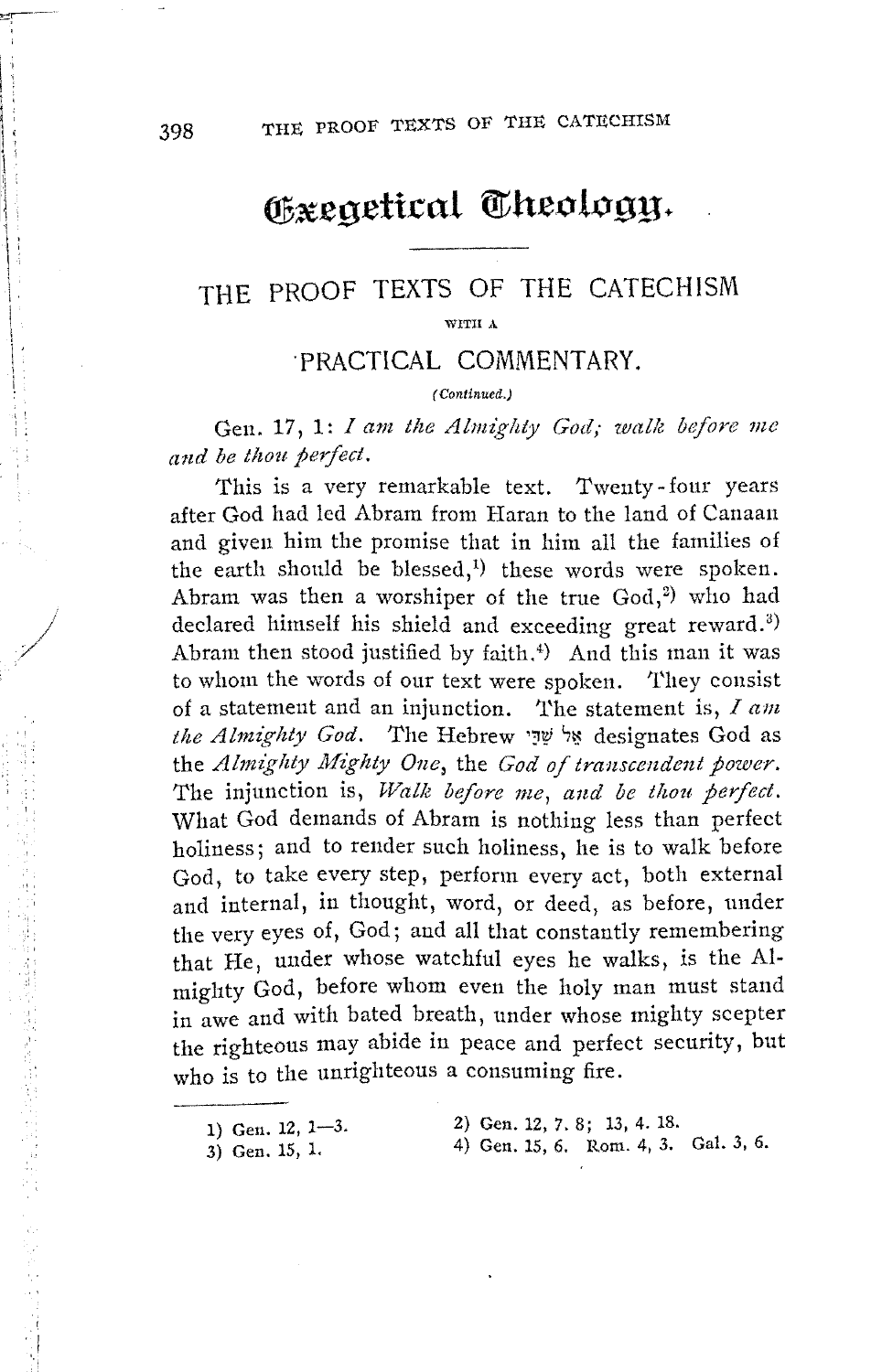There is, perhaps, in all the Scriptures no other text which in words as brief as these inculcates the true fear of God as an incentive to true holiness of life in those who are the children of God by faith and in whom the renewal of the image of God is in progress.

Ps. 33, 8: *Let all the earth fear the Lord: let all the inhabitants of tlie 'world stand in awe of Him.* 

This text, taken in conjunction with its context, has this in common with the preceding text that it points out the omnipotence and sovereign majesty of God with a view of inculcating due reverence and fear of God. In the previous context the psalmist speaks of the exhibition of divine power in the creation of the world and the government of the universe, as *By the word of the Lord the heavens were made, and all the host of them by the breath of his mouth. He gathereth the waters of the sea together as an heap: he layeth up the depth in storehouses*,<sup>1</sup>) And in the subsequent context he continues, For *he spake, and it was done; he commanded, and it stood fast. The Lord bringeth the coun*sel of the heathen to nought, he maketh the devices of the people of none effect.<sup>2</sup>) And therefore, he says in our text, *let all the earth fear the Lord,* which, by a parallelism familiar in the psalms, he repeats, saying, *let all the inhabitants of the world stand in awe of him,* the second member, as is frequently the case, dropping the figure of speech employed in the first member, substituting *the inhabitants of the world,* for *all the earth,* which stands for *the dwellers on the earth.* 

But the argument of our text and context agrees with that of the text from Genesis 17 also in this that it makes the fear of God a mainspring of our obedience to the will of God as revealed in his commandments. Having called upon all men to fear God and stand in awe of him, he continues, For he SPAKE, and it *was done; he* COMMANDED,

' I'

i f

1) Vv. 6. 7. 2) Vv. 9. 10.

I <sup>i</sup> I !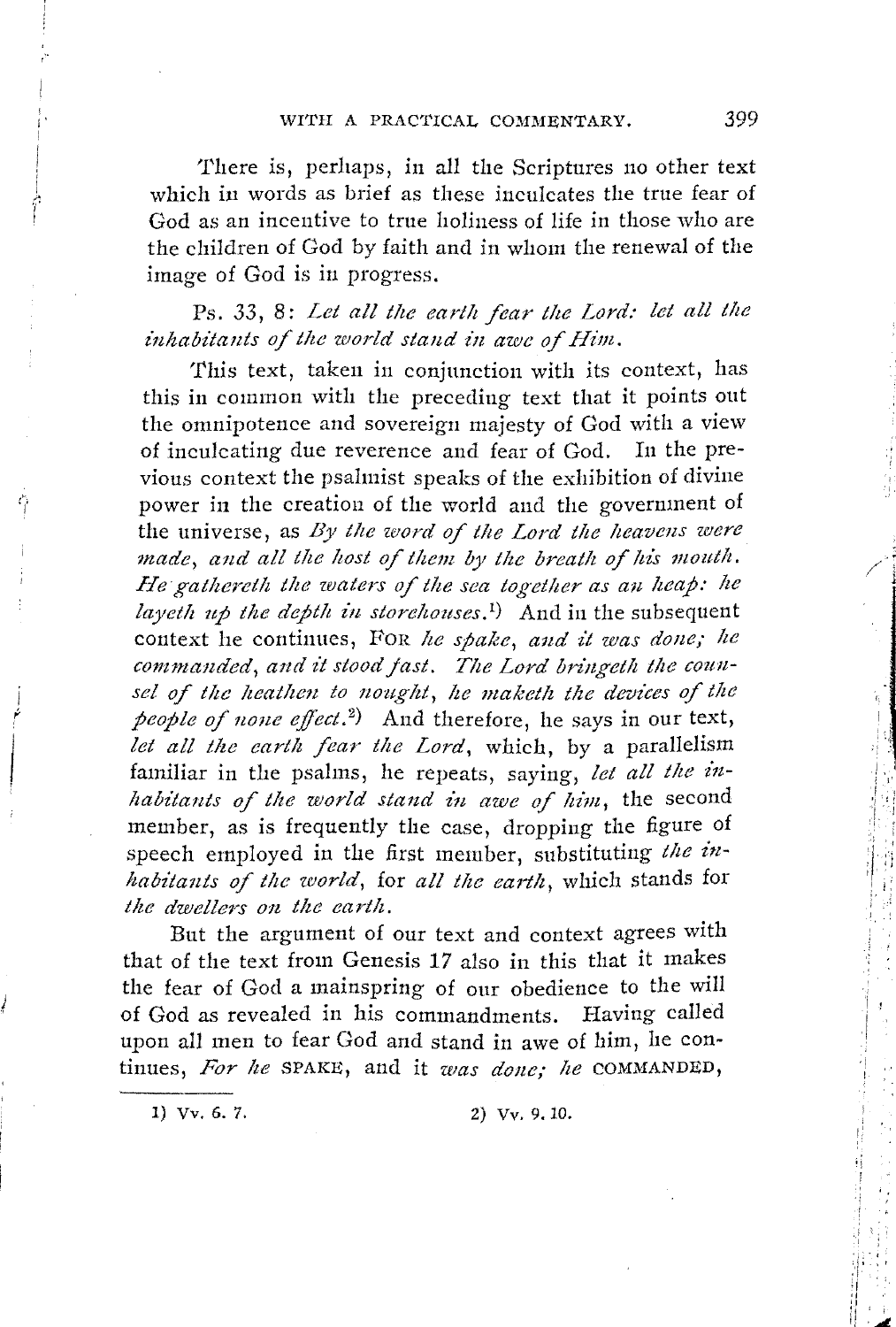and *it stood fast;* as if to say: Heaven and earth came into being in *obedience* to his *word* and in *compliance* with his *command,* as it was God, the Almighty One, who spoke and commanded. How much more should man, to whom God has revealed himself in many ways, be moved by the fear of God to obey him and perform his holy will.

Gen. 39, 9: *How then can I do this great wickedness*, *and sin against God?* 

The sin which Joseph, then an inmate in the house of Potiphar, was here tempted to commit was the sin of adultery, by which Joseph would have violated the conjugal rights of his master and the trust which Potiphar had reposed in his Hebrew servant. This was in Joseph's mind when he said, *Behold, my master wotteth not what is with me in the house, and he hath committed all that he hath to my hand; there is none greater in this house than I; neither hath he kept back any tiling from me but thee, because thou*  art his wife.<sup>1</sup>) Yet Joseph does not continue in words as these: "How then should I commit this great sin against my master?" or, "What would Potiphar, my master and thy husband, say and do if I were to commit this grave offense against him?" Joseph knows that the eye of One who is greater than Potiphar is upon him, that by yielding to the temptation of this adulterous woman he would offend against the holy will of God, and it is the fear of God that prevails in him and puts into his mouth the words recorded in our text. Thus here, again, the fear of God is shown to be a cardinal virtue, a safeguard against all manner of sins, and a source of true holiness according to all the commandments of God.

Ps. 73, 25. 26: Whom have I in heaven but Thee? and there is none upon earth that I desire beside Thee. My flesh and my heart faileth: but God is the strength of my *heart, and my portion for ever.* 

1) Vv. 8. 9.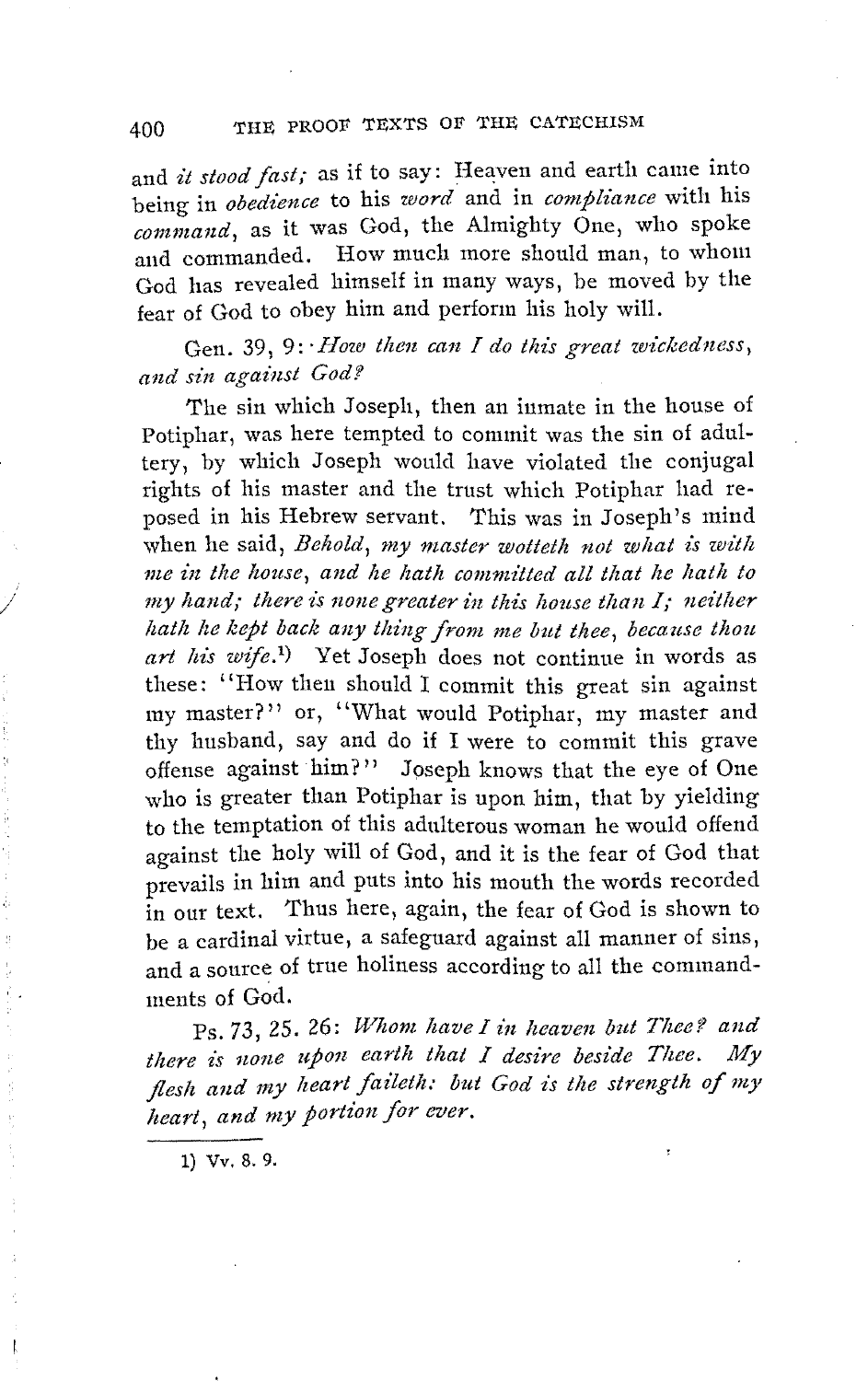The love of God in a human heart is nowhere in the Scriptures uttered more forcibly than in this text. The love of God which is here described is so much a love of God above all things, that it is a love of God to the utter exclusion of all things. Aside of God heaven with all its host, its glory and bliss, is void and empty, and the earth with all its treasures and pleasures is vacant space to the psalmist, who in heaven and earth knows of but one object of his possession and desire, and that is God. Nor is this all. 1'he psalmist loves God even with the exclusion of his own self. If his flesh and his heart, his body and soul should fail him, that is, if he should be deprived of that wherein he exists, then he would still cling to God and live in spite of death and destmction, since God is his strength and his portion for ever. This last sentiment is given by Paul Gerhardt in the words: $-$ 

> Du sollst sein meines Herzens Licht, Und wa1m mein Herz in Stiicken bricht, Sollst du mein Herze bleiben,

and the whole text is exquisitely versified in the following words of Martin Schalling's hymn, Herzlich lieb hab ich *dich, o Herr:* -

> *I scorn the ric/1est earthly lot, E'en heaven and earth attract me not, If only thou art near to me. Yea, though my heart be like to break, Tlwu shalt my trust that naught can shake, My portion and my comfort be.*<sup>1</sup>)

Ps. 42, 11: Why art thou cast down, O my soul? and *why art thou disquieted within me? hope thou in God: for I shall yet praise Him, who is the health of my countenance,* and my God.

> 1) Die gauze \Velt uicht freuet mich, Nach Himmel und Erd nicht frag ich, Wenn ich dich nur kann haben. Uml wenn mir gleich mein Herz zerbricht, So hist du doch mein Zuversicht, Mein Theil und meines Herzens Trost.

26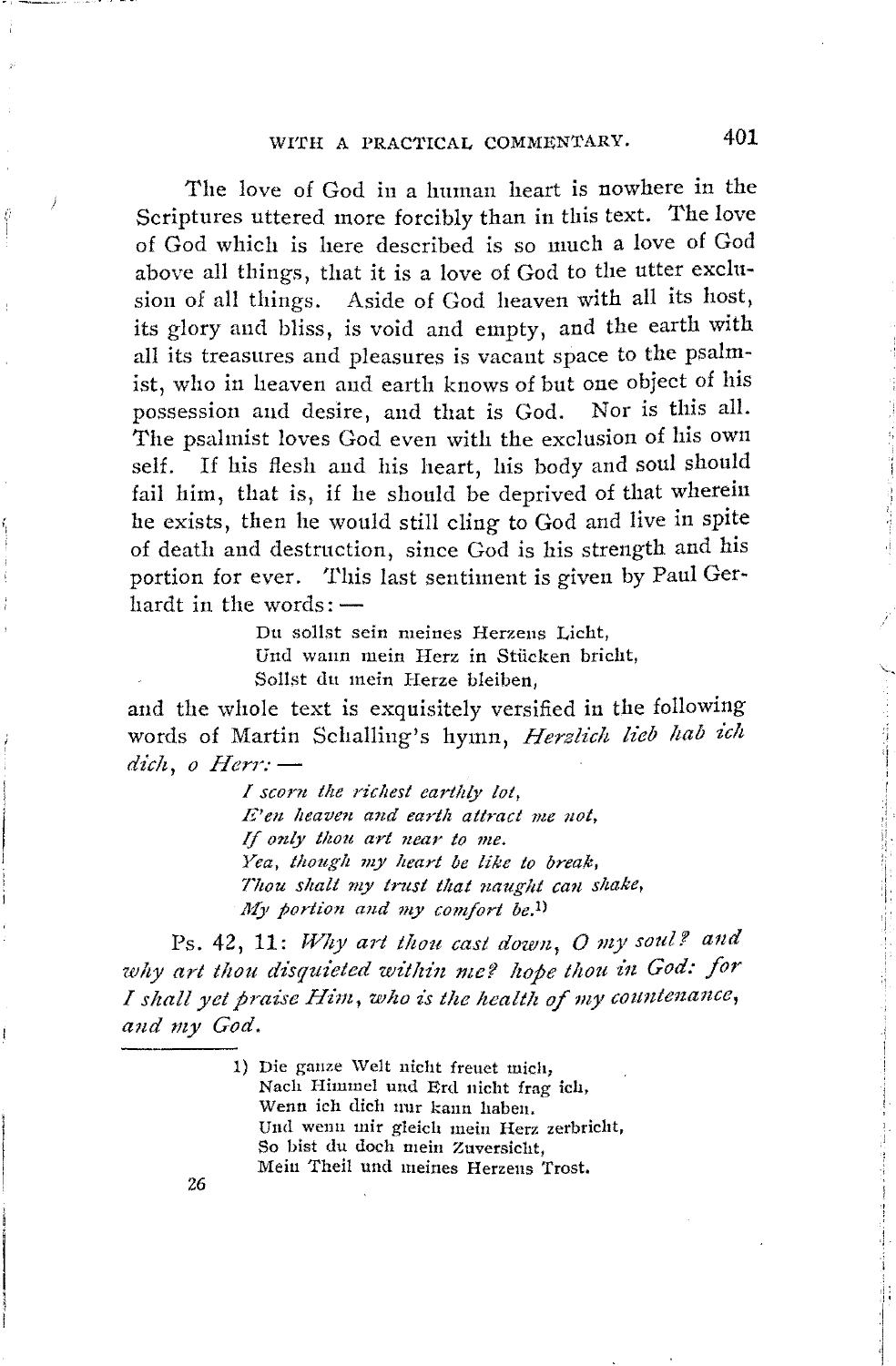#### 402 THE PROOF TEXTS OF THE CATECHISM

The psalm of which this text is the closing verse is a lamentation of an anguished soul, thirsting after God. The second section of the psalm begins with the words, *0 my*  God, my soul is cast down within me: therefore will I re*member thee.*<sup>1</sup>) Finding no strength within himself and no help about himself, he lifts up his thoughts to God. And now he argues with his soul. He does not deny the power of his enemies nor his own weakness. Neither does he behold the helping hand of God already turning away the oppression of the enemy. And yet he reproaches his soul for being bowed down and moaning in trepidation and thus troubling him without cause. For is not God still *God,*  a mighty helper above all his enemies? And so firm is his reliance on Him who is the health of his countenance, and his *God,* under whose protecting care no harm can befall him, that in the midst of his tribulations, and while he is yet exhorting his soul to wait for future help, he is, as it were, already tuning his harp to songs of praise and thanksgiving; for he *trusts in God.* 

Ps. 118, 8: *It is better to trust in the Lord than to put confidence in man.* 

Here, again, the power of the Lord is contrasted with the strength, or the weakness, of men. But the text is taken from a song of praise rising from the hearts and lips of those who have experienced the goodness and power of God. In v. 5, the psalmist points to a certain distress,<sup>2)</sup> from the midst of which, $3$ ) as in Ps. 42, the believer called upon the Lord; and the Lord answered him and helped him, so that from gladsome experience he could say, *The Lord*  is on my side; *I will not fear: what can man do unto me?* The Lord taketh my part with them that help me: therefore shall I see my desire upon them that hate me.<sup>4</sup>) And now, as the psalmist contemplates the ways of men, who, when

1) v. 6.

2) Note the article in <sup>12</sup>7. 4) Vv. 6. 7.

3) 11?·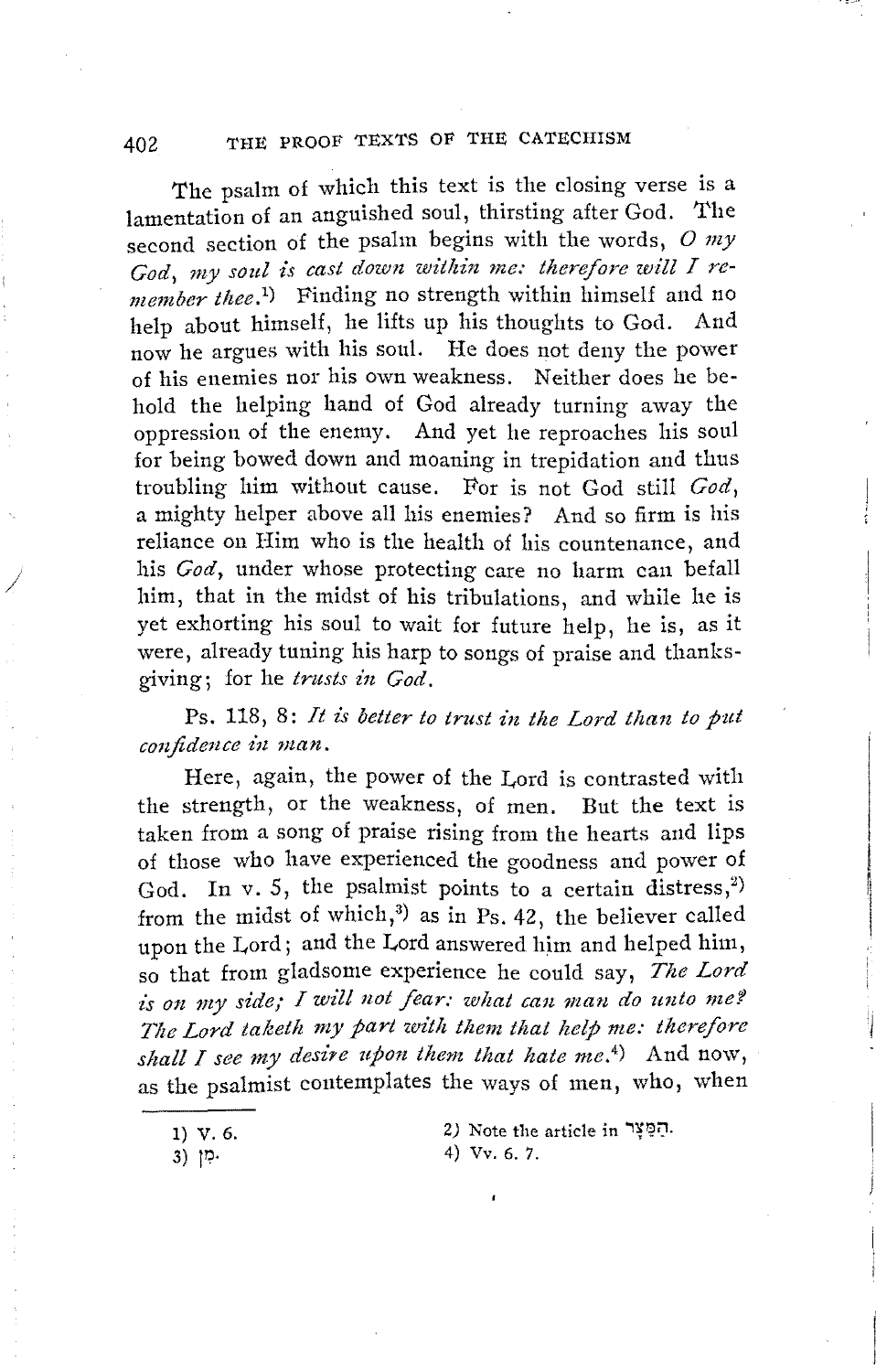threatened or assailed by enemies, will look about for allies among men and the princes of men, he takes comfort in knowing that the Lord is on his side and takes his part as his ally against all his enemies. For while confidence reposed in men, even in princes, is often misplaced, and human aid is often by sad experience shown to be of no avail, his experience has taught him that *it is better to trust*  in the Lord than to put confidence in man; it is better to *trust in the Lord than to put confidence in princes.*<sup>1</sup>)

But what is true as to men in general and princes in particular is also true as to physicians and their remedies, fathers and mothers, wealthy and influential friends and relatives, and whoever and whatever else may be looked upon as deserving of trust and confidence: it is better to trust in the Lord, and to confide in them instead of or above and before the Lord is idolatry.

#### THE SECOND COMMANDMENT.

Ps. 48, 10: *According to Thy name, 0 God, so* is *Thy praise unto the ends of the earth: Thy right hand is full oj righteousness.* 

The 48th psalm is a song of victory to celebrate a new manifestation of divine power and greatness in the protection of the city of God. *Great is the Lord, and greatly to be praised,* is the opening strain and the burden of the psalm. The name of God is that by which he is known, and we cannot know God unless he reveals or manifests himself. Again, to praise God is to voice forth his name by extolling his deeds. 'I'he fame of God is, according to our text, in accordance with his name: that which may be said of him is commensurate with what he has revealed of himself. And his right hand is full of righteousness. Our right hand is our chief organ of action, the fighting hand in war and the working hand in peace. Thus the right

l) Vv. 8. 9.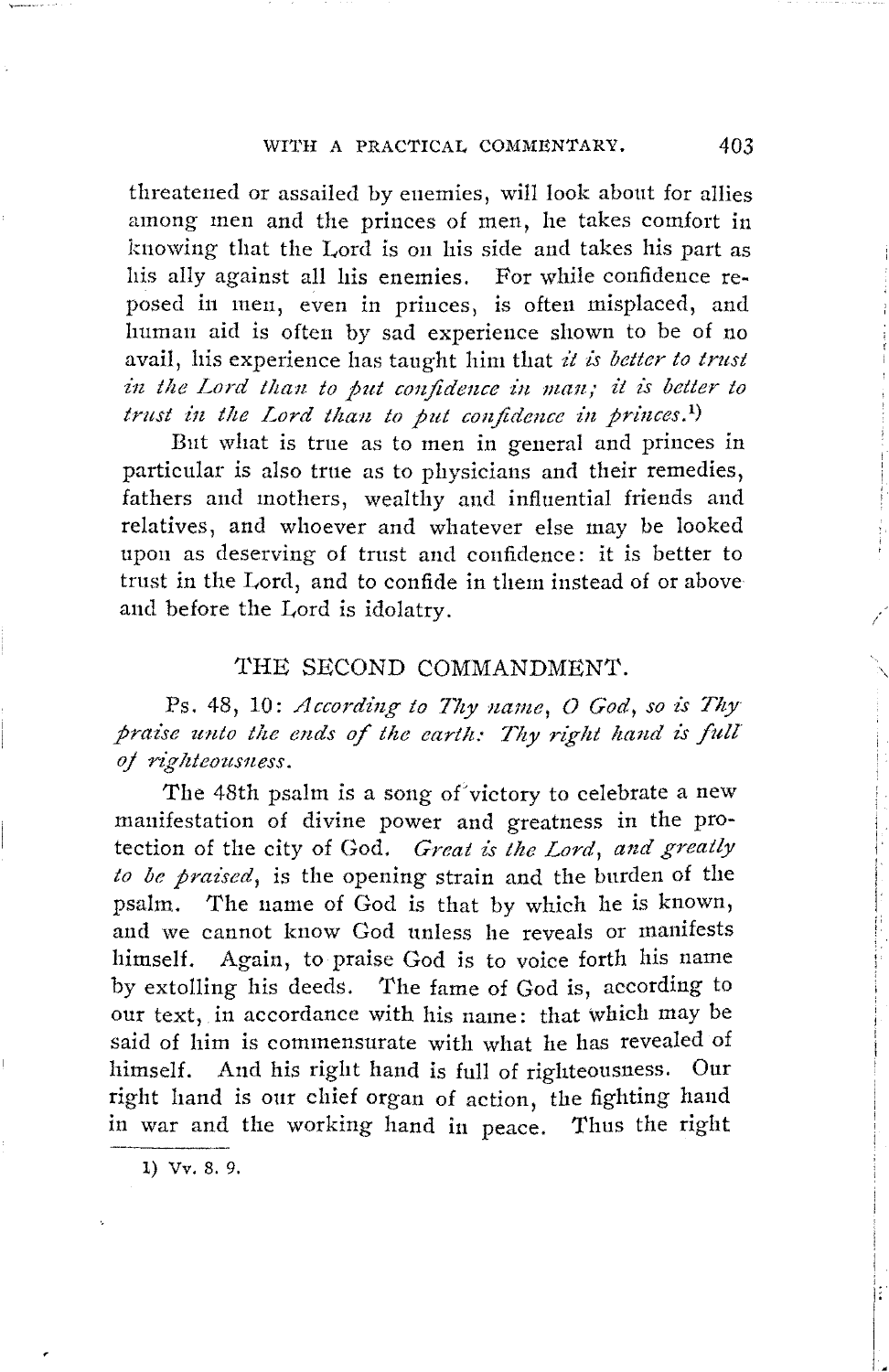#### 404 THE PROOF TEXTS OF THE CATECHISM

hand of God again stands for his activity, whereby he manifests himself as what he is, power, love, truth, or, what the text mentions, righteousness. And *rigltteousness* is a divine name; *this is his* NAME *whereby he* SHALL BE CALLED, the *Lord our righteousness. 1)* 

Lev. 24, 15. 16: *Whosoever curseth his God, shall bear* his sin. And he that blasphemeth the name of the Lord, *lie shall surely be put to deatlt.* 

The sin here proscribed is that of speaking evil against God and impugning his name. A son of an Israelitish woman and an Egyptian father, in a quarrel with a man of Israel in the camp, had committed this offense and was stoned pursuant to a special order of God.<sup>2</sup>) Before this sentence was executed,<sup>3</sup>) God caused the injunction set forth in our text to be published to all the children of Israel with the express statement that it should apply to the stranger as well as to him that was born in the  $\bar{1}$ and.<sup>4)</sup>

# Gal. 6, 7: *Be not deceived; God is not mocked.*

In the words preceding this text the apostle has enjoined upon the hearers of the word the duty of contributing from their temporal goods toward the support of their teachers. To render this commandment all the more impressive, the apostle adds the solemn warning, *Be not decez'ved; God is not mocked,* or, in other words, God will not allow this commandment to be set aside with impunity. The verb μυχτηρίζειν signifies a contemptuous gesture, as an unruly inferior may tum up his nose and sneer at the command of a master whom he holds in contempt. Thus the apostle here teaches that wilful disregard of the manifest will of God is also a manner of blasphemy which will not go unpunished, and that he who neglects or refuses to heed this will but deceive himself.

3) V. 23.

<sup>1)</sup> Jer. 23, 6; 33, 16.

<sup>2)</sup>  $Vv. 10-14$ . 4) V. 16.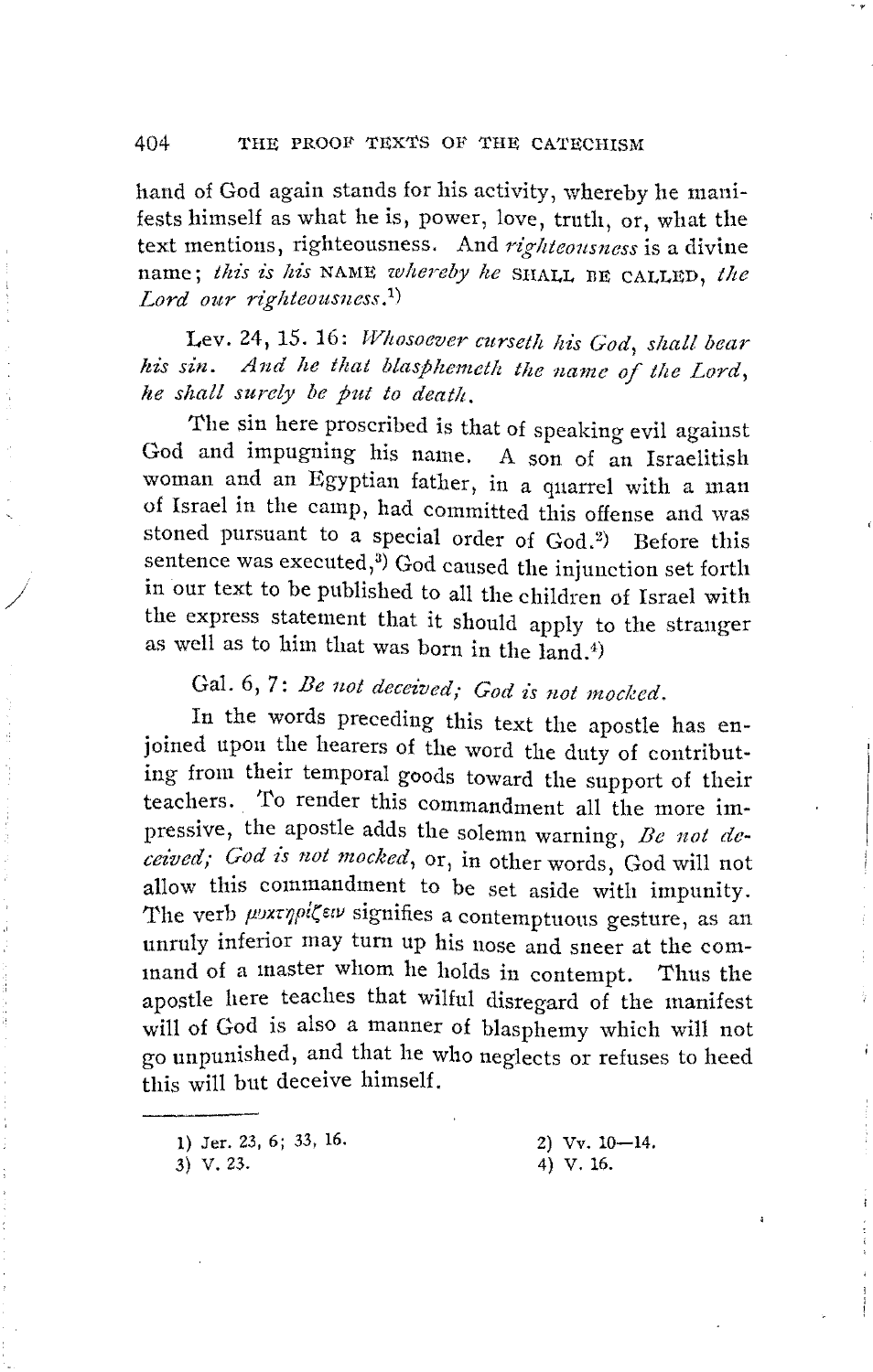James 3, 9. 10: *By the tongue bless we God, even the Father; and therewith curse we men, which are made after the similitude of God.* Out of the same mouth proceed blessing and cursing. My brethren, these things ought not *to be.* 

This text would, from two different points of view, teach all Christians to consider and comprehend the utter impropriety of cursing their fellow-men. In the first place, a Christian, whose duty and daily occupation is to bless God, would by cursing a fellow-man expose himself to such divine censure as this: ''How canst thou, while praising me, the Creator, at the same time curse my creature, made after my own similitude, in my own image? 1) Is not this gross inconsistency? Is not thy praise thereby turned iuto scoffing?'' But cursing in a Christian is not only improper when the objects of his blessing and cursing are considered, but also, in the second place, in view of the subject which performs these contrary and contradictory acts, and the nature of these acts themselves. God has given us our mouths as all other organs that we should use them in his service, in obedience to his commandments. But what consistency is there in blessing God in obedience to this Second Commandment, and abusing his name by cursing in open violation of this same commandment? Is it not mockery that these two acts, so incompatible with one another, should proceed from the same mouth, the mouth of a Christian? The same argument is continued in the subsequent context: *Doth a*  fountain send forth at the same place sweet water and bitter? *Can the fig tree, my brethren, bear olive berries? either a*  $vine, figs?$ <sup>2</sup>) Thus, also, he would say, it is not in the true nature of a Christian, not coinpatible with his proper fruit, that he should curse. And hence, these things ought, surely, not to be.

l) Gen. l, 26. 27. 2) Vv. 11. 12.

 $\mathbf{r}$ 

 $\checkmark$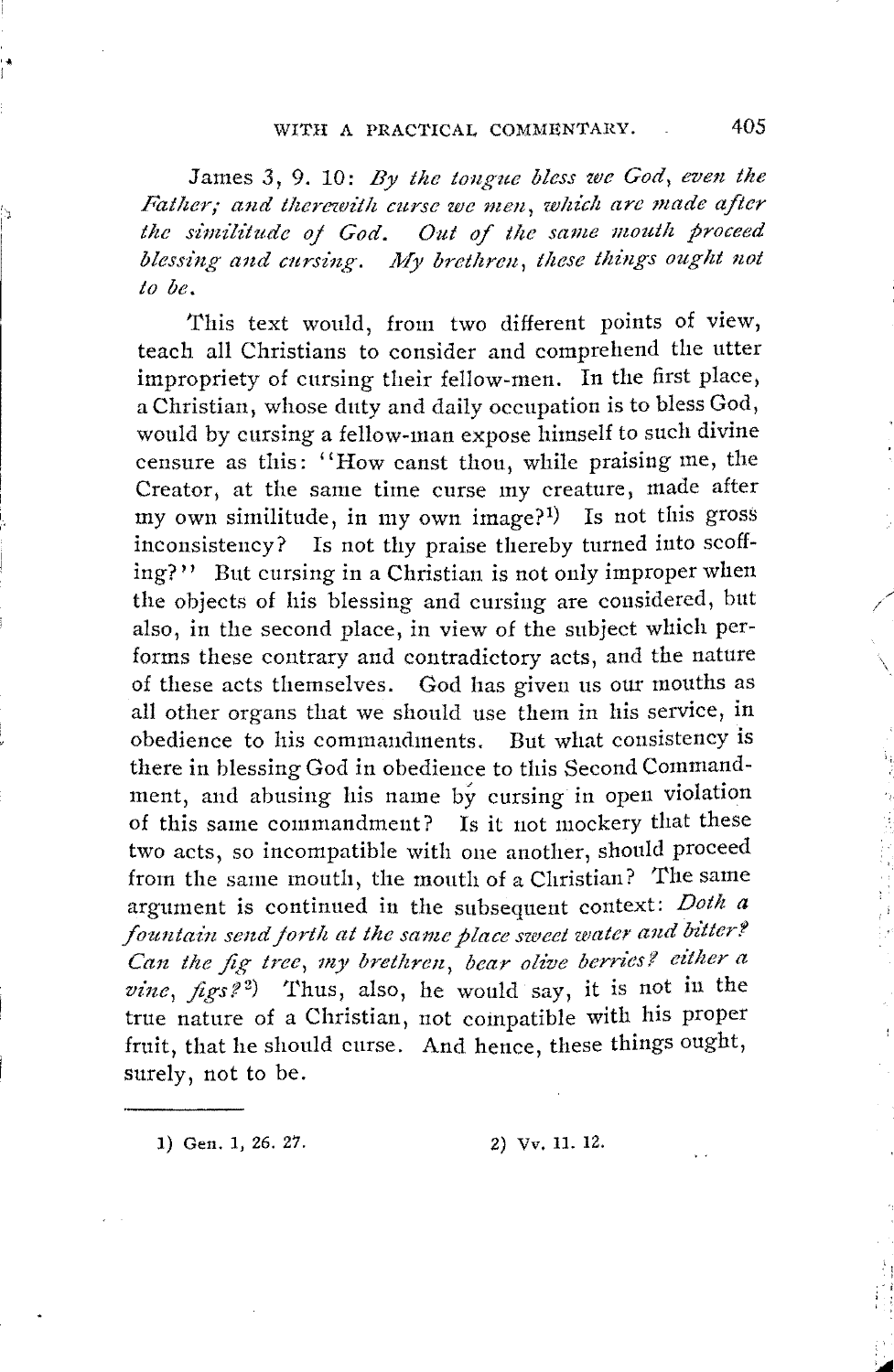406 THE PROOF TEXTS OF THE CATECHISM

2 Cor. 1, 23: *Moreover, I call God /or a record upon my soul.* 

For *record* the Revised Version has substituted *witness,*  the correct translation of the Greek *pdorupa*, Luth. Zeuge. That whereto he calls upon God to testify is the truth of his assertion, *that to spare you I came not as yet unto Corinth. 1)*  The emphasis is on  $\varphi \in \partial \omega$ , to spare you, which states the motive whereby the apostle was prompted to delay his return to Corinth. But a man's motives, which reside in his soul, are known only to himself and God, and the apostle, as he is about to state his motive, calls upon God, who knows all things and is himself the Truth, to be his witness and testify to the truth of his statement. This is the very essence of an oath sworn by God's name. And as it is an apostle of Christ who, under inspiration of the Holy Ghost, makes this solemn appeal, we may know that it is not under all circumstances wrong to "call upon God as the witness of truth or the avenger of falsehood.''

Matt. 5, 33-37: Again, ye have heard that it hath been said to them of old time, Thou shalt not forswear thyself, but shalt perform unto the Lord thine oaths: but I say unto you, Swear not at all; neither by heaven; for it is God's *throne: nor by the earth; for it is his footstool: neither by Jerusalem; for it is the city of the great King. Neither* shalt thou swear by thy head, because thou canst not make *one hair white or black. But let your communication be,* Yea, yea; Nay, nay: for whatsoever is more than these *cometh of evil.* 

To understand this text correctly, we must, in the first place, remember that it cannot be intended as an absolute prohibition of oaths, since lawful oaths are expressly sanctioned by divine commandment and example and by numerous appeals of the holy men of God, even under divine in-

1) v. 23.

 $\vert$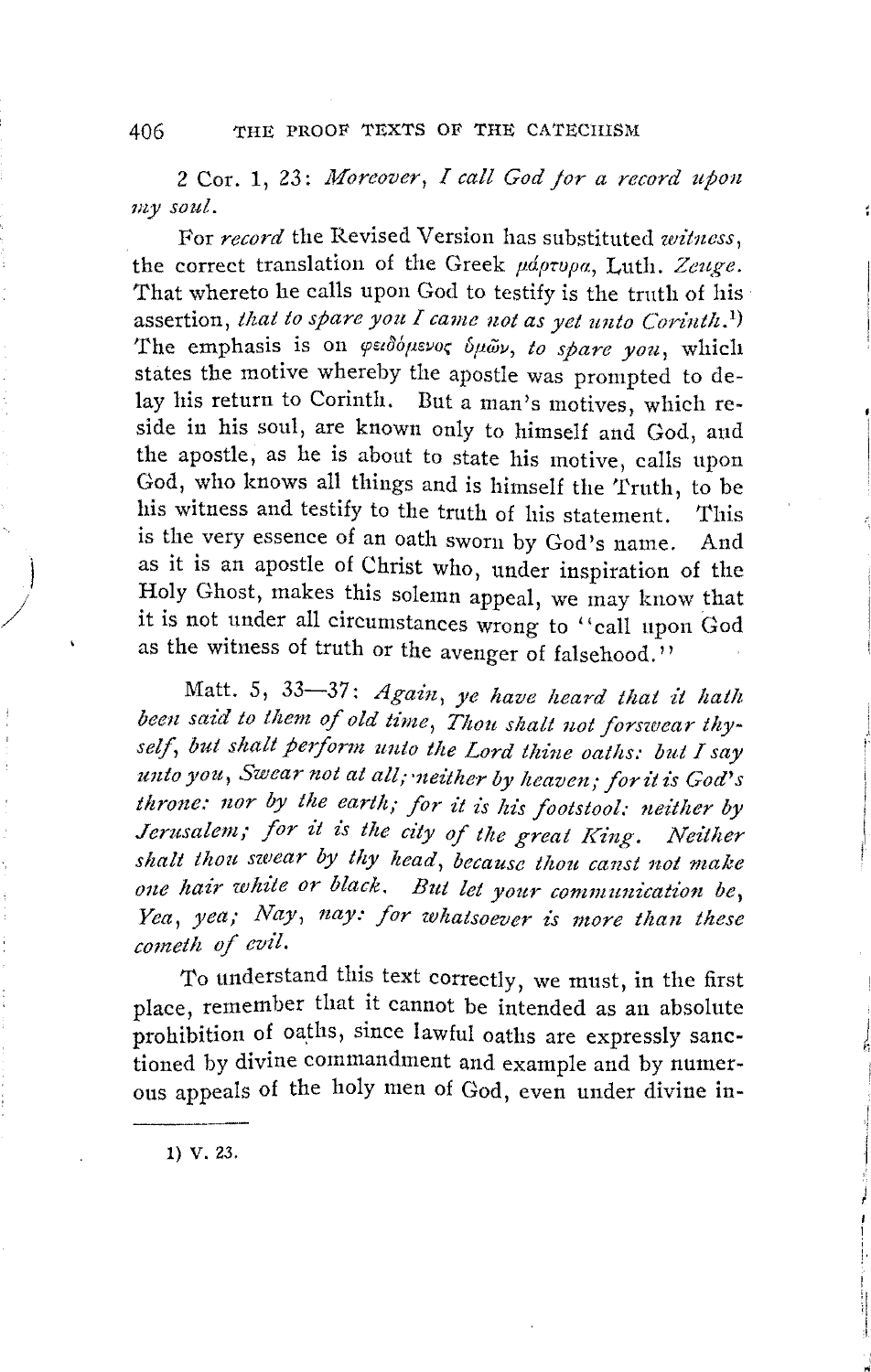spiration, to God as the witness and judge of the truth of their statements,<sup>1</sup>) and no interpretation of a text can be correct which conflicts with other clear texts of Scripture. In the second place we must consider the scope of this admonition. From the forms of oaths quoted by Christ, which were not judicial oaths, we see that the Lord here deals with the evil habit of irreverent swearing, of loading down commonplace conversations and assertions with all manner of oaths, a custom which to this day prevails among Jews and Mohammedans. In extenuation of this habit, the Jews distinguished between the solemn oaths by the holy name of God and such other oaths as, "By heaven," "By Jerusalem," "By my head," etc., and maintained that they kept within the law if they abstained from perjuring themselves by the Name expressly invoked. This attempted justification of an immoral practice is, together with the practice itself, discountenanced by the authentical Interpreter of the law, who in our text would lead the Jews to understand that their irreverent oaths were, in fact, no less abusive of the name of God than the forms which they avoided would have been under like circumstances, since those familiar oaths by heaven and earth and Jerusalem and their own heads were ultimately but so many invocations of Him who is the Ruler of the heavens, his throne, and of the earth, his footstool, and of Jerusalem, his own peculiar city, and holds dominion over every hair of our heads. Thus, then, the Pharisaical theory is shown to be utterly at variance with the law, which, while it does not prohibit, but enjoins, the proper use of the oath, condemns not only one form, but all forms of swearing besides and beyond that proper use, where *yea* should be simply *yea,* and *nay* should be simply *nay,* and what is more than these and partakes of the nature of an oath is a violation of the law and *cometh oj evil,* just

/ /

> 'i i

. ....

<sup>1)</sup> Deut. 6, 13. Exod. 22, 11. Deut. 10, 20. Is. 19, 18; 45. 23; 65, 16. Jer. 4, 2; 5, 7; 12, 16. Ps. 63, 11. - Geu. 22, 16. Hebr. 6, 13. 16. 17. Luke 1, 73. Matt. 26, 63. 64. - Rom. 1, 9. Gal. 1, 20. Phil. 1, 8.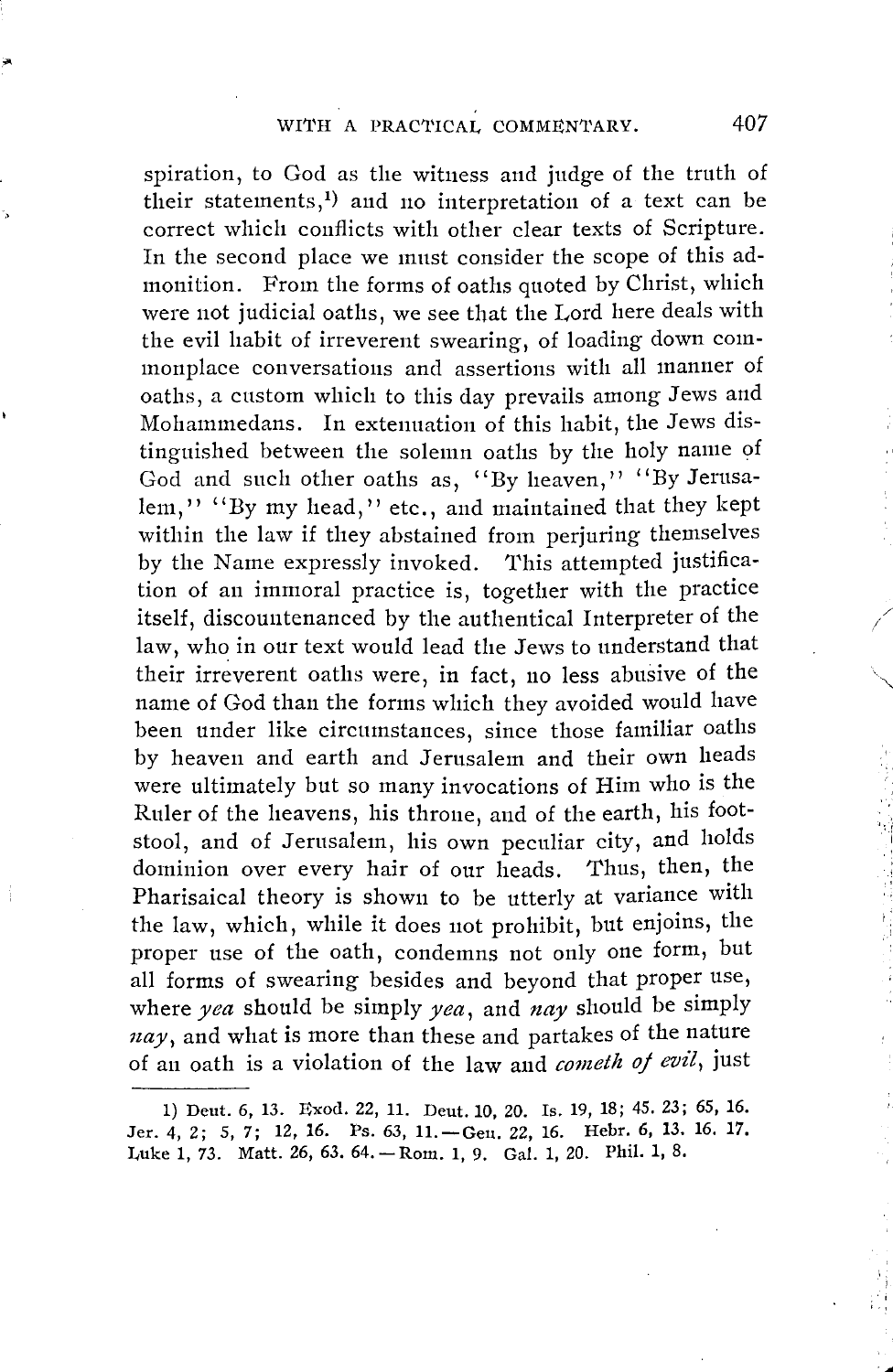as killing in any form besides and beyond the proper use of the sword is murder, and carnal intercourse besides and beyond that which is proper in lawful marriage is lewdness, whether in the form of fornication, or of adultery, or of any other sin of uncleanness, though it be only that of looking at a woman to lust after her. 1)

### Deut. 6, 13: *Thou shalt fear the Lord tliy God, and*  serve Him, and shalt swear by His name.

This verse contains three injunctions, to fear God, to serve him, and to swear by his name; and it is just as truly the will of God that we should swear by his name as it is that we should fear and serve him. At the same time, the context shows that the oath is to be looked upon as an act of worship which must be performed to the true God only. For in the preceding verse we read, *Beware lest thou forget the Lord, etc.,* and in the following verse, *Ye shall not go ajter otker gods, of the gods oj the people wltich are round about you.* Hence, in the light of our text, the oaths taken in societies which worship a man-made god instead of the Triune God are an idolatrous abomination as inconsistent with the Christian faith as an oath by or a prayer to the Mohammedan *Allah* or the heathen *Jupiter* would be in the mouth of a Christian.

### Hehr. 6, 16: *For men verlly swear by the greater: and*  an oath for confirmation is to them an end of all strife.

These words are a part of an argument beginning in v. 13 and ending in v. 18. The argument is this: an oath is an appeal to the highest authority and is final in settling the point which it is to confirm. God, having no authority above himself, swears by himself. Men, being under God, swear by the greater, by God. In both cases the oath is conclusive, and if even among men a truth confirmed by an oath is considered beyond dispute, then, surely, when God

1) Matt. 5, 28.

*J*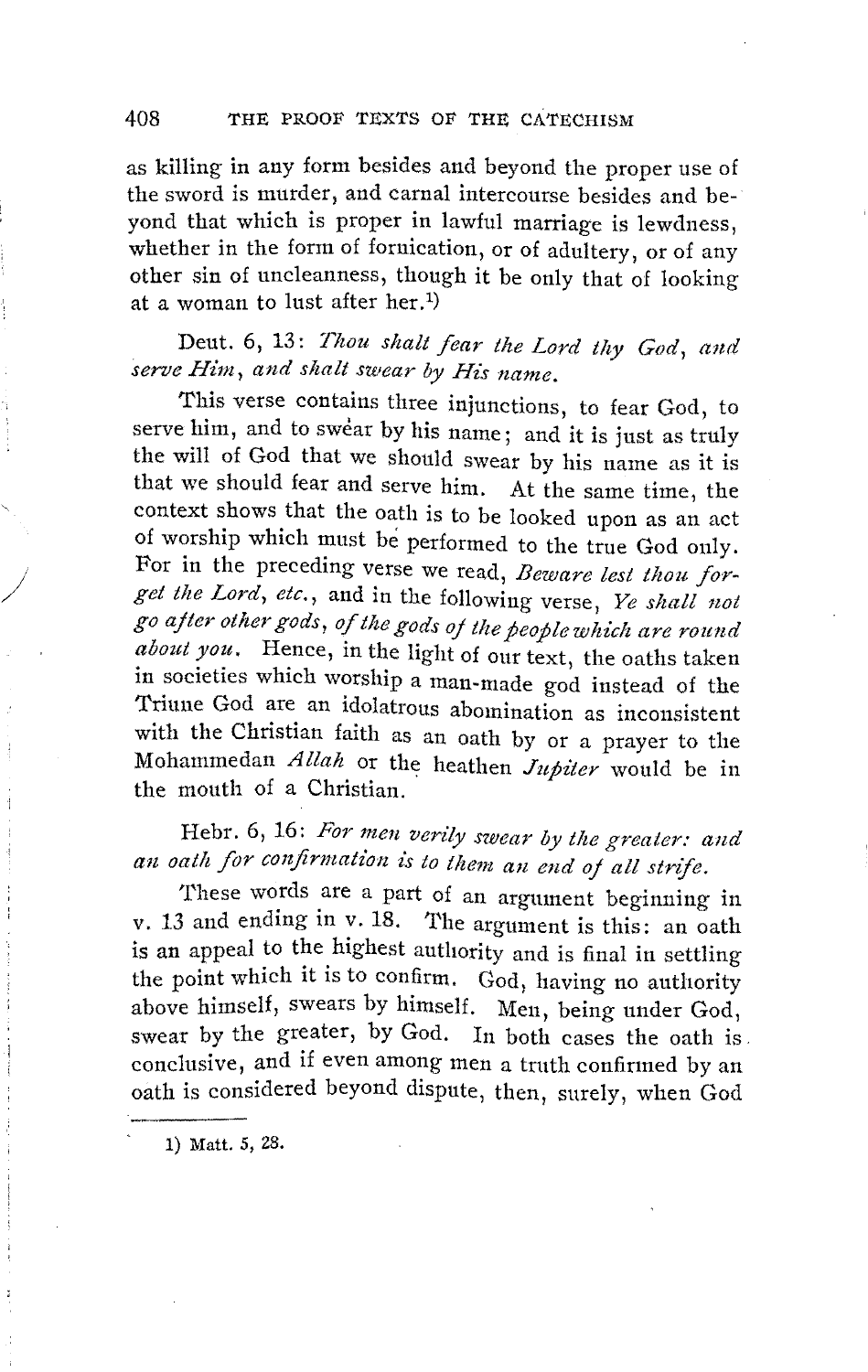),. I

> has confirmed the immutability of his counsel by an oath, we have a strong consolation.  $-$  This argument incidentally sanctions the proper use of oaths for the settlement of disputes or litigations, or the confirmation of the truth where such confirmation is necessary for God's sake or for the benefit of others. It should be noted that the holy writer does not speak of past ages, but of the present time, the time of New Testament Christianity, which this epistle in other respects places into sharp contrast with the past dispensation of the Old Covenant.<sup>1</sup>) And thus we learn that the commandment in Dent. 6, 13·is not revoked in the New Testament.

> Deut. 18, 10-12: There shall not be found among you any one that maketh his son or his daughter to pass through the fire, or that useth divination, or an observer of times, *or an enchanter, or a witch, or a charmer, or a consulter* with familiar spirits, or a wizard, or a necromancer. For all that do these things are an abomination unto the Lord: and because of these abominations the Lord thy God doth *drive them out before thee.*

> The law here enumerates the various forms of satanic art prevalent among the heathen .nations. That the precise meaning of the various terms cannot now be ascertained is easily understood when we consider the occult character of these practices. Most of them seem to refer to the prediction of future events or the revelation of hidden things. But when at the head of the list we find those practices which were connected with the Canaanitic Moloch- worship, of which human sacrifices were a prominent feature, $^{2}$ ) we are led to understand that all these arts and practices were and are satanic in their nature. For of those who practiced these abominations we read, *They were mingled among the*

...

<sup>1)</sup> Chapters 8, 9, 10, 11.

<sup>2)</sup> Cf. Lev. 18, 12. 2 Kings 16, 3; 17, 17; 21, 26; 23, 10. Jer. 7, 31; 32, 35. Ezek. 16, 20. 21; 20, 31.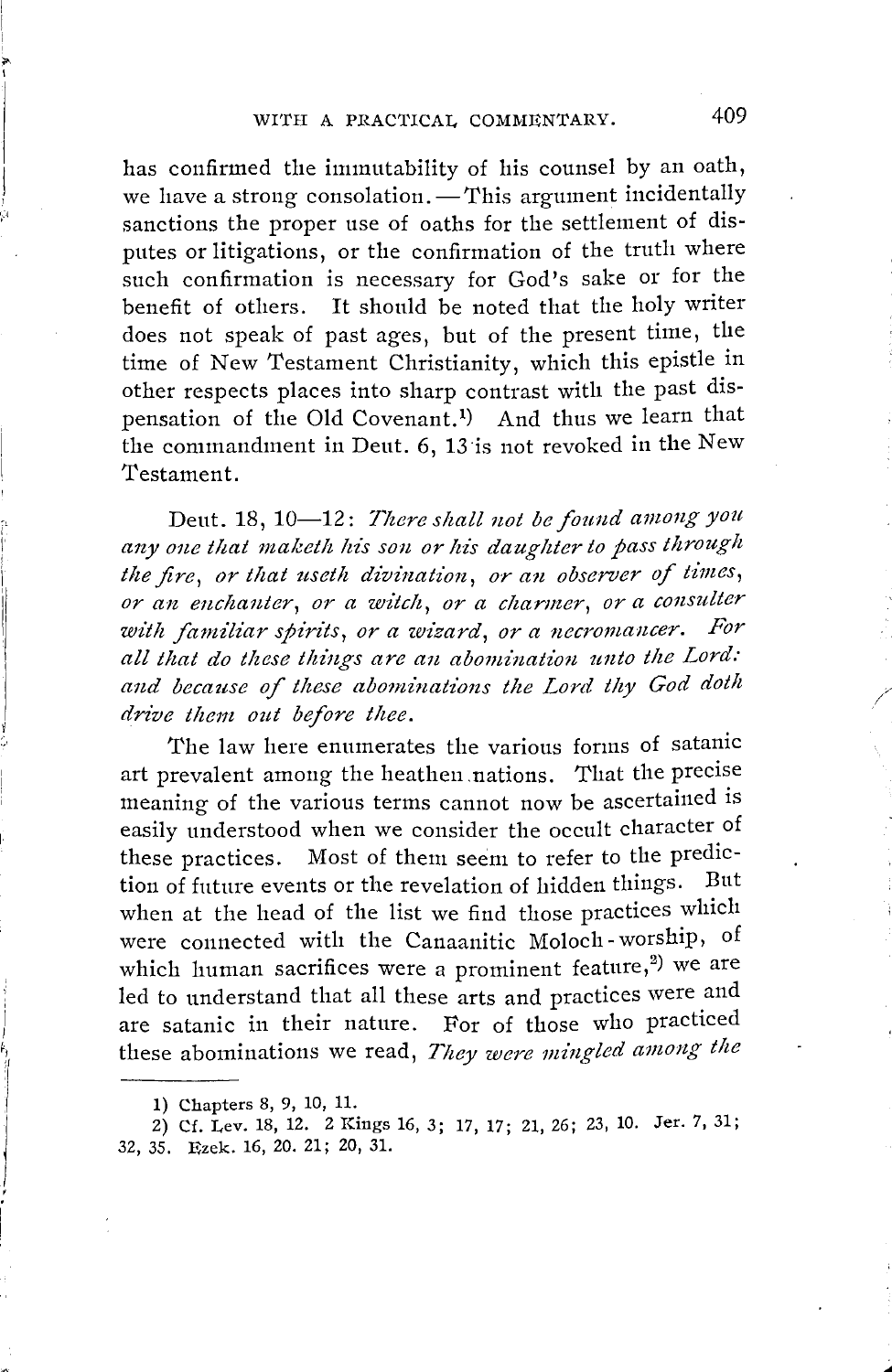heathen, and learned their works, and they served their<br>idols,which were a snare unto them. Yea they sacrificed their<br>sons and their daughters UNTO DEVILS.<sup>1</sup>) Yet these sins, as appears from texts quoted below, became a deep-rooted evil among the Israelites, who learned them from their heathen meighbors, very much as similar satanic arts have found their way from heathen ancestors and oriental nations into the Christian communities of the present day and largely baffie all efforts to eradicate them.

I i -I

i'

Jer. 23, 31: *Behold, I am against the prophets, saith*  the Lord, that use their tongues and say, He saith.

These words of God spoken through the prophet are a proscription of all manner of false doctrine as an abuse 'of God's name. A prophet is a man by whom God would reveal himself, his counsel and will, into whose mouth God gives *Hz'.s* word, and whose tongue He makes *His* tongue. False prophets, however, *taking their own tongue*,<sup>2</sup>) and speaking their own words, *oracle forth oracles*,<sup>3)</sup> utter what they would have others receive and accept as the word of God. This is "lying and deceiving by God's name.'' And of such God says, *I am against them.* That there are conflicting doctrines in the world is not according to the will of God. He is the Truth and *shall destroy them that speak leasing*.<sup>4</sup>) He is against false teachers and false doctrine at all times and everywhere; and this we should note and bear in mind. *Behold*, says our text; and the same word occurs twice more in the context,<sup> $5$ </sup> to make sure of attracting the reader's and hearer's attention to these important words. And, furthermore, the Lord himself gives us a commentary to our text in the subsequent verse: *Behold*, *I am against them that* 

- 
- 3) Hebr. נְיְנְאֲמוּ נְאָם.

/

4) Ps. 5, 6. 5) Vv. 30 and 32.

<sup>1)</sup> Ps. 106, 35-37. Cf. 1 Cor. 10, 20. *The things which the Gentiles* sacrifice, they sacrifice TO DEVILS. See also Lev. 17, 7. Deut. 32, 17. Rev. 9, 20.<br>לֹקְחִים לְשׁוֹנֵם Hebr. ל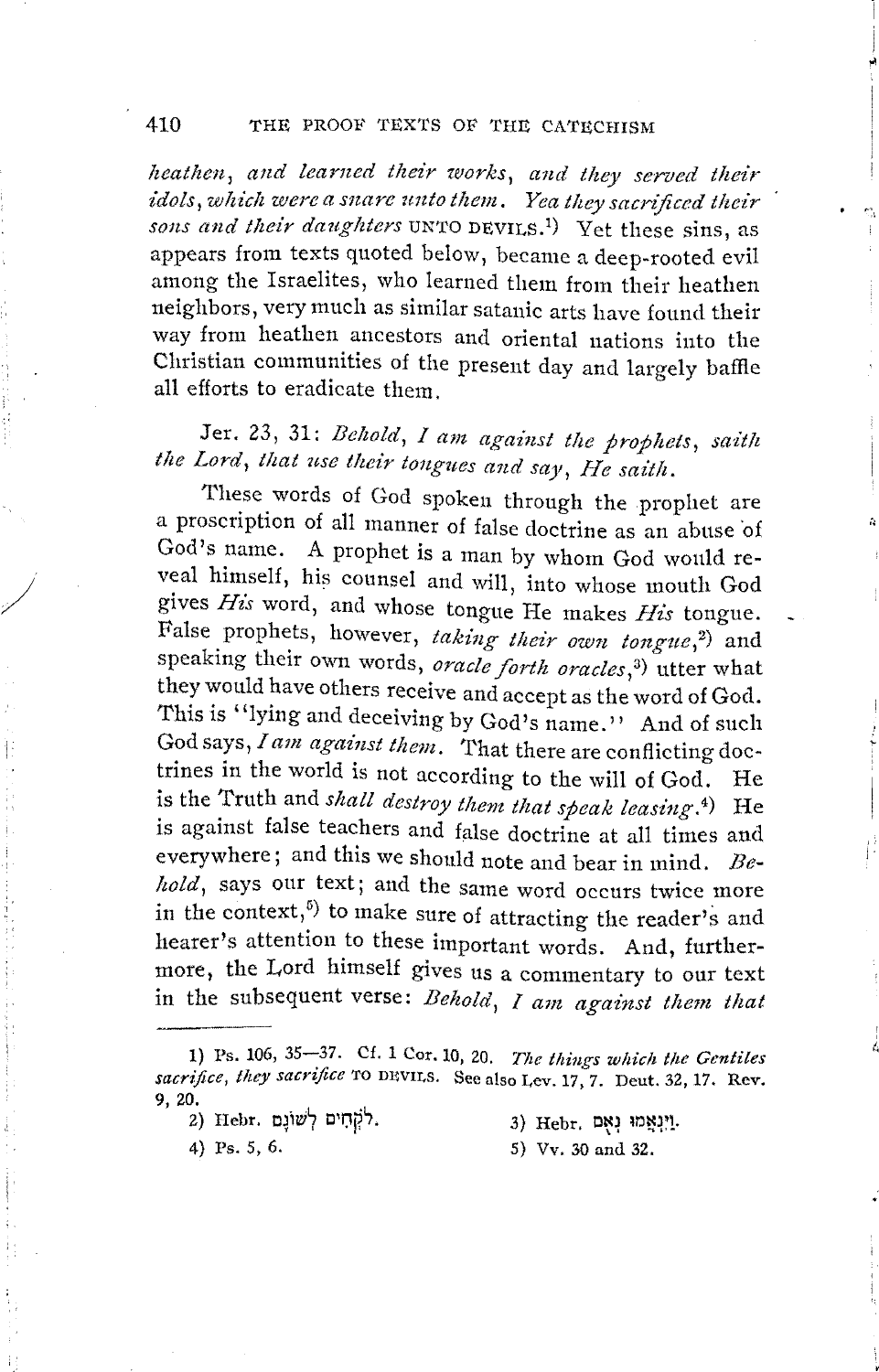*prophesy false dreams,' saith the Lord, and to tell them, and cause my people to err by their lies, and by their lightness; yet I sent them not, nor commanded them: therefore they* shall not profit this people at all, saith the Lord.<sup>1</sup>)

Matt. 15, 8: *This people draweth mgh unto me with their mouth, and lumoreth nie witlt their Ups; but their heart i's far from me.* 

These words are quoted from Is. 29, 13 and applied by Christ to the Jewish scribes and Pharisees who were, in doctrine and practice, religious hypocrites, substituting their traditions for the word of God and living ungodly lives under the pretense of surpassing sanctity.<sup>2)</sup> He who pretends to be what he is not, is a liar everywhere, and he who professes godliness with his mouth and is ungodly at heart lies and deceives by God's name. And how grave this offense against the holy name of God really is, and how fearful its consequences have been in God's dealing with religious hypocrites, appears from the context in Isaiah, where God says in the previous context, *The Lord hath poured out upon you the spirit of deep sleep, and hath closed your eyes: the prophets* and your rulers, the seers hath he covered, and the vision of all is become as the words of a book that is sealed, etc.,<sup>3)</sup> and, after the words quoted, he continues, *Therefore*, be*hold, I will proceed to do a marvelous work among this people, even a marvelous work and a wonder: for the wis*dom of their wise men shall perish, and the understanding *oj their prudent men shall be hid, etc.*4) Such is the consequence and punishment of religious hypocrisy, a heart which has become callous and benumbed, spiritual stupidity and blindness to an extraordinary degree.

Matt. *7,* 21: *Not every one that saith unto me, Lord,*  Lord, shall enter into the kingdom of heaven; but he that doeth the will of my Father which is in heaven.

1) v. 32. 2) Matt. 15, 1-6. 3) Is. 29, 10. 11. 4) Is. 29, 14.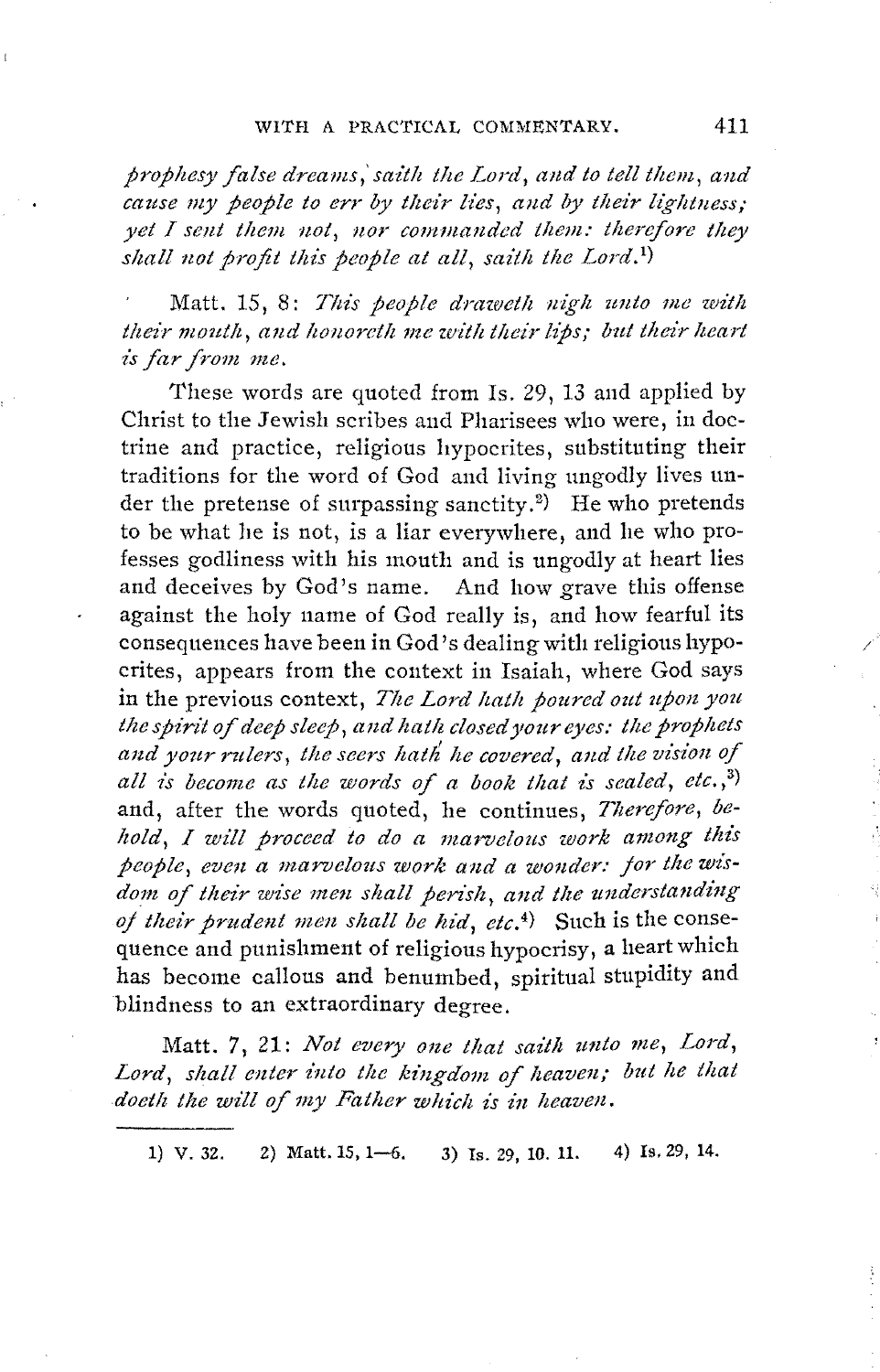The discourse from which these words are taken is the Sermon on the Mount, which is, in the main, an exposition of the law; and the special subject dealt with in the section preceding our text pertains to the Second Commandment. Here, too, the Savior speaks of such as take the name of the Lord our God in vain. He warns his hearers to *beware of false prophets, which come to them in sheep's clothing, but inwardly are ravening wolves,1)* who professing to be prophets, messengers of God proclaiming his truth, teach error and falsehood, and thus "lie and deceive by God's name." Having closed this special warning with the repeated advice, *Wherefore by their fruits* ye shall know them,<sup>2</sup>) he now proceeds to take a more general view of the same sin, including the hearers as well as the teachers, and warning both not to take the name of the Lord in vain. To SAY *Lord, Lord,* and at the same time to neglect or refuse to DO the will of the Father in heaven is a sin which excludes the sinners from the kingdom of heaven. This is more explicitly set forth in the subsequent context.<sup>3</sup>) That the text would not teach salvation by works is clear from the terms in opposition, which are not *faith* and *works*, but *saying* and *doing, professing* to be servants of the Lord, and *being in fact* what saying *Lord, Lord* should indicate, true servants of God, who do his will. That this is the import of the text, and that salvation by works is not thought of, appears from the subsequent context, which expressly rejects salvation by works, as it points out those who have performed external works, *wonderful works,* some of which they enumerate as having been done "in Christ's name."<sup>4)</sup> But these works prove of no avail to them,<sup>5)</sup> since their performance **in** Christ's name was again only taking the name of God in vain. These hypocrites had not in truth been what by their words and by their deeds they had pretended

**1) v.** 15. 4) v. 22.

2) V. 20. coll. v. 16. 5) v. 23.

3) Vv. 22. 23.

 $\vert$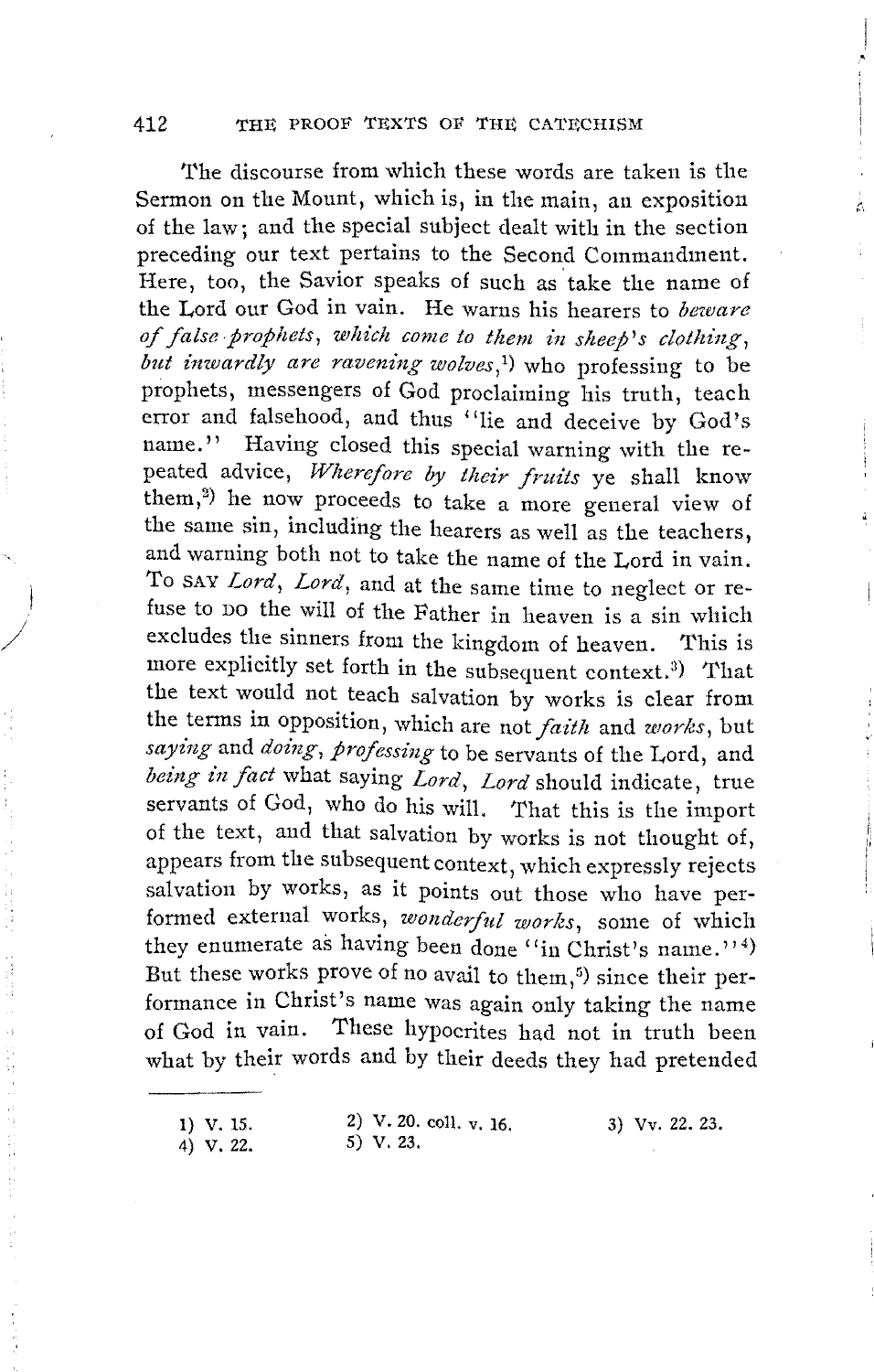to be, true servants of the Lord by faith in Christ, walking in righteousness and *true* holiness.<sup>1</sup>)

Ps. 50, 15: *Call upon me in the day of trouble: I will deliver thee, and thou shalt glorify me.* 

The entire psalm from which these words are taken is a lesson on the worship and sacrifices acceptable to God. In the verses immediately preceding our text we read, *Will I eat the flesh of bulls, or drink the blood of goats? Offer* unto God thanksgiving; and pay thy vows unto the most  $high:$ <sup>2</sup> $-And$ , continues the psalm, CALL UPON ME *in the day of trouble: I will deliver thee, and* THOU SHAL'f GLO-RIFY ME. Prayer and praise, then, are here pointed out as proper sacrifices to be offered up before  $\operatorname{God},^3)$  as acts of worship acceptable in his sight. This being so, it is clear that communion of prayer is communion of worship and religion and is admissible only where all other exercises of religion and acts of worship might be performed in common. Communion of prayer with those who adhere to and profess false doctrine is taking away with one hand what is offered with the other, the hallowing of God's name.<sup>4)</sup>

Matt. 7, 7: Ask, and it shall be given you; seek, and ye shall find; knock, and it shall be opened unto you.

This text is also taken from the Sermon on the Mount, the Lawgiver's exposition of the law. In the subsequent context the Father in heaven, to whom we should pray, is compared with human fathers with a view of showing that we should pray to God with all confidence, knowing that he is able and willing to hear our prayers and give us what we ask.<sup>5)</sup> Thus it appears that to pray in the right spirit of filial confidence and veneration is to glorify the name of our,

3) Cf. v. 23. *Whoso* OFFERETH *praise glorifieth me.* 

4) The text occurs again in the exposition of the Lord's prayer, where it must be considered from a different point of view.

*5)* Vv. 8-11.

<sup>1)</sup> Eph. 4, 24. 2) Vv. 13. 14.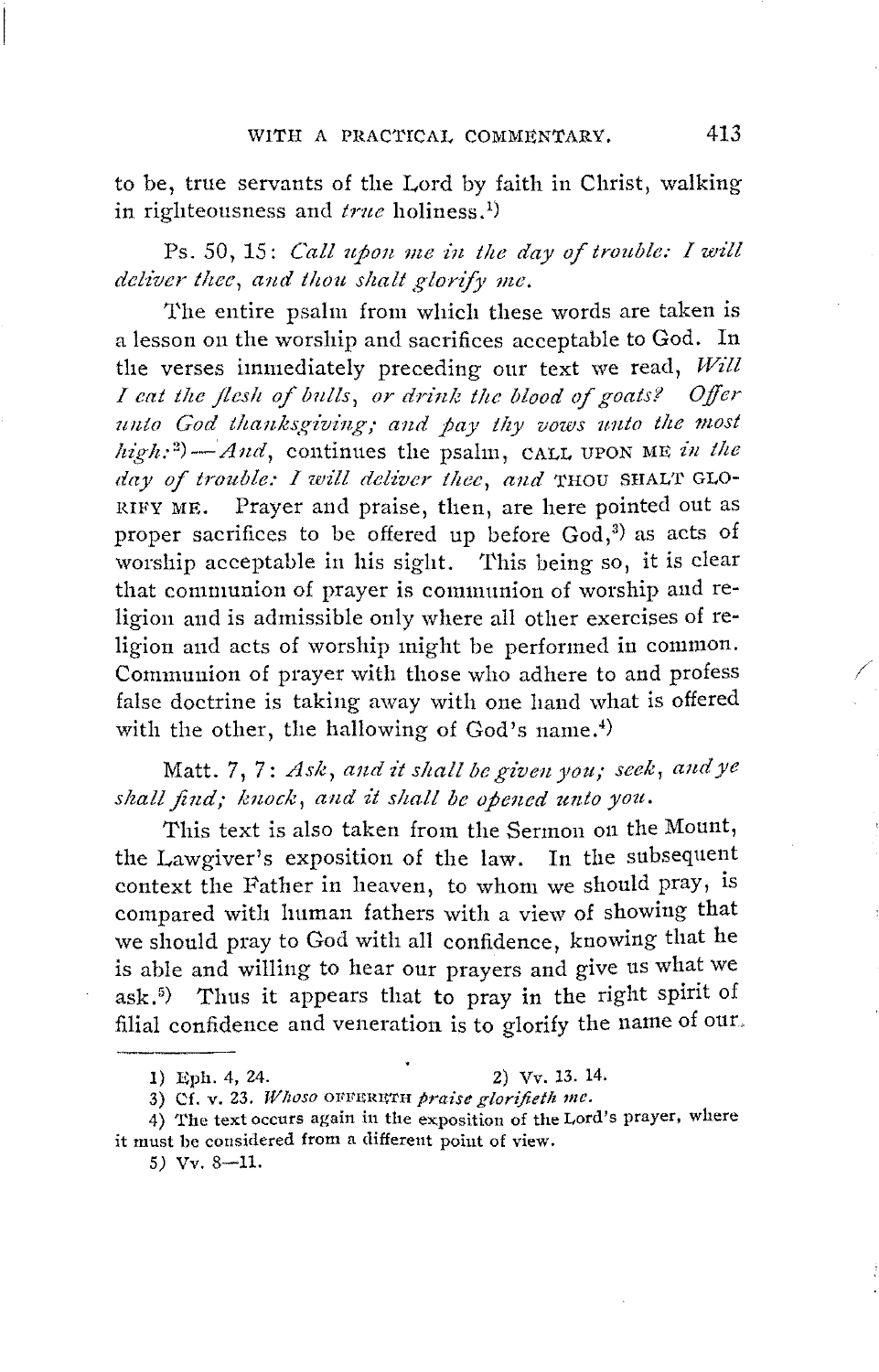### 414 THE PROOF TEXTS OF THE CATECHISM.

*Father which is in heaven*, and thus to offer unto God an acceptable sacrifice and to worship him as he alone deserves to be worshiped by his children.<sup>1</sup>

 $\zeta$ 

 $\ddagger$ ii I

Ps. 103, 3: *Bless the Lord, O my soul: and all that is within me, bless his holy name.* 

'J'o *bless,* Tl?, as *sliJ.orsiv,* when the object is God, is to *praise,* to acknowledge and extol the blessings which he has bestowed upon us. Thus, in the next verse, the psalmist says, *Bless the Lord, O my soul*, AND FORGET NOT ALL HIS BENEFITS, and in the subsequent verses he proceeds to enumerate a series of divine blessings which should induce his soul to *bless the Lord*.<sup>2</sup>) All these divine blessings are manifestations of the goodness and power and wisdom and truth of God, and to extol them is to magnify the *nanze* of God. It is of peculiar significance that the psalmist, a holy man of God, should exhort his soul to bless the Lord, and all that is within him to bless His holy name: for thus he sets an example to every Christian and, at the same time, leads us to understand that the best among us are far from perfection and have ample reason to let our first note of praise be, Who forgiveth all thine iniquities.

Ps. 118, 1: *O give thanks unto the Lord; for he is good; because his mercy endureth for ever.* 

*Thanking* differs from *praz'sing* inasmuch as the latter refers more to the praiseworthy qualities of the object of praise, while *thanking* is rather an acknowledgment of the subject's indebtedness to the giver of that for which thanks are rendered. 'l'hus we may *praise* God also for blessings bestowed upon others, but we *thank* him for blessings which in some way concern ourselves. But both terms have this in common, that they imply a recognition of something that

<sup>1)</sup> The consideration of the cl\_imax in *ask, seek,* and *knock,* and of the promises embodied in the text, should also be reserved, for the exposition of the Lord's prayer, where the text recurs.

 $2) \text{ Vv. } 3 - 7.$